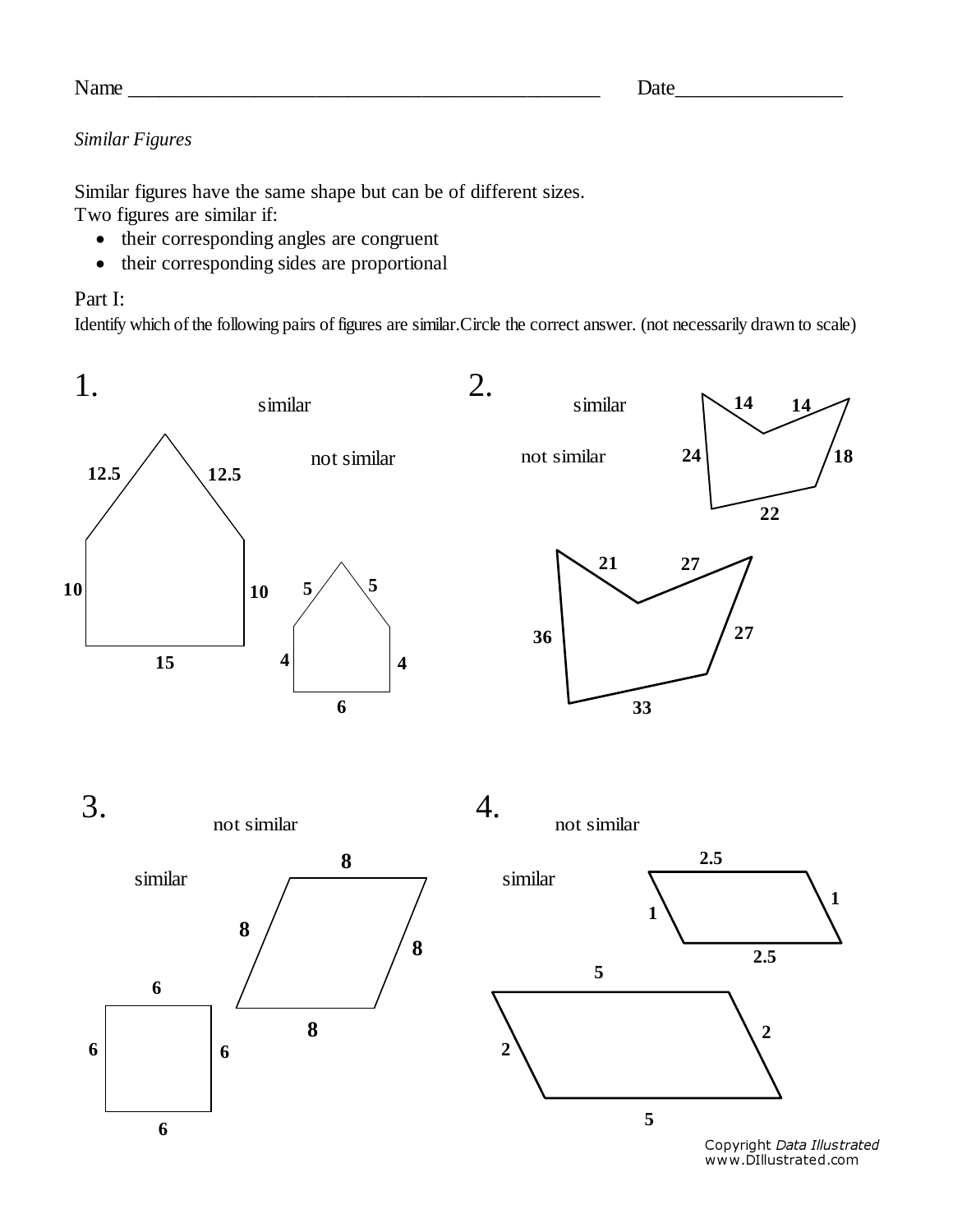

1. List all the pairs of cooresponding sides 2. List the pairs of congruent angles



**F**

3. What is the length of side DF? Write out a proportion and solve it. 4. What is the length of side EF? Write out a proportion and solve it.

5. a. Find the area of ∆ABC. 6. a. What is the ratio of the length of any side of ∆ABC to the length of its corresponding side of ∆DEF?

b. Find the area of ∆DEF.

b. What is the ratio of the area of ∆ABC to the area of ∆DEF